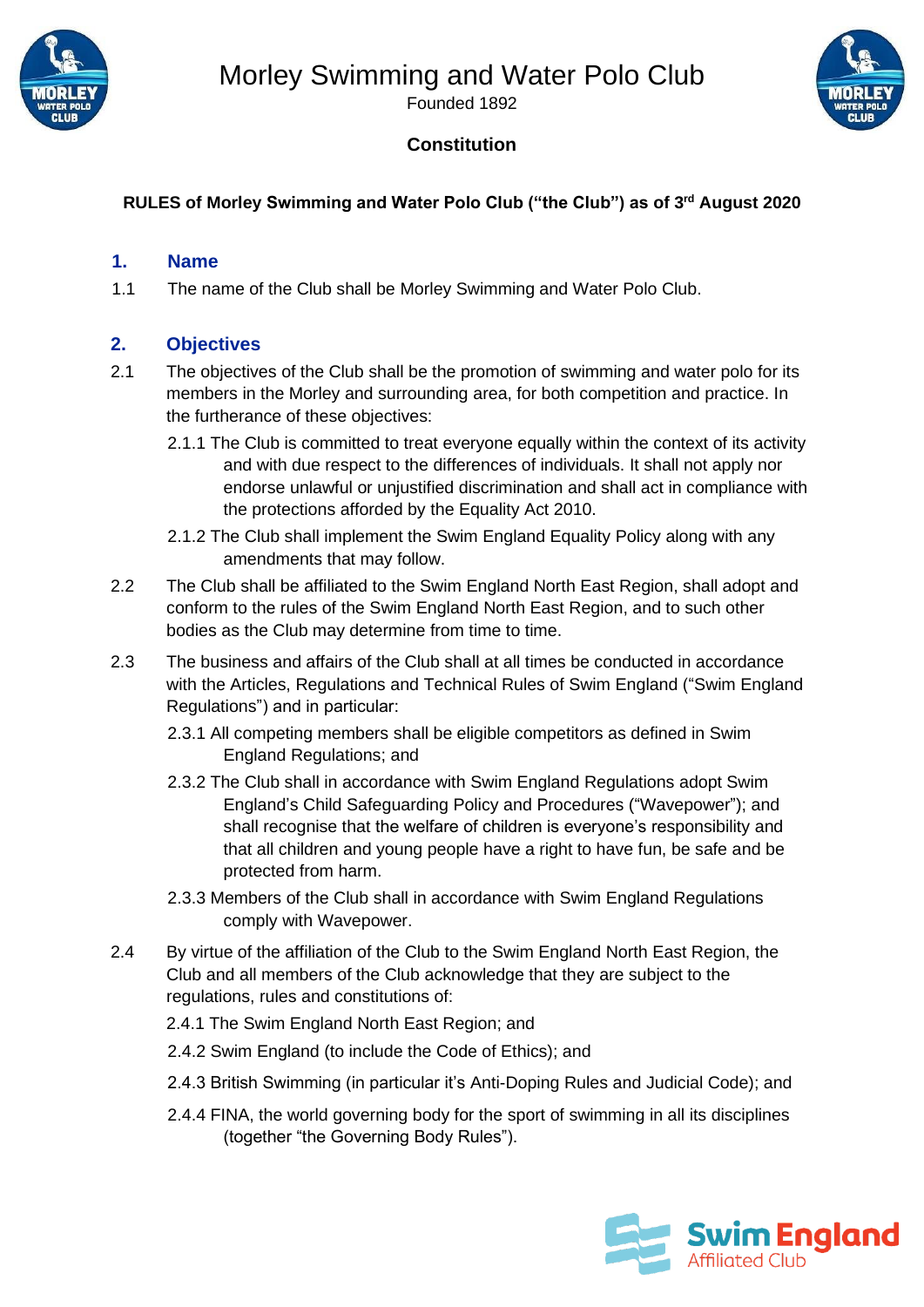

Founded 1892



2.5 In the event that there shall be any conflict between any rule or by-law of the Club and any of the Governing Body Rules then the relevant Governing Body Rule shall prevail.

#### **3. Membership**

- 3.1 The total membership of the Club shall not normally be limited. If, however the Committee considers that there is a good reason to impose any limit, then the Committee shall put forward appropriate proposals for consideration at a General Meeting of the Club. The members shall have the right to impose (and remove) any limits on total membership (or any category of membership) of the Club.
- 3.2 All persons who assist in any way with the Club's activities shall become members of the Club and hence of Swim England and the relevant Swim England membership fee shall be paid. Assisting with the Club's activities shall include, but not be restricted to, Administrators, Associate Members, Voluntary Instructors, Teachers and Coaches, Committee Members, Helpers, Honorary Members, Life Members, Officers, Patrons, Presidents, Technical and Non-Technical Officials, Temporary Members, Vice Presidents and Verifiers or Tutors of Swim England's educational certificates.
- 3.3 Paid instructors, teachers and coaches who are not members of the Club must be members of a body which accepts that its members are bound by the Swim England's Code of Ethics, the Swim England Regulations relating to Wavepower, those parts of the Judicial Regulations and procedures necessary for their implementation and whilst engaged in activities under the jurisdiction of Swim England shall be subject to all the constraints and privileges of the Judicial Regulations.
- 3.4 Any person who wishes to become a member of the Club must submit a signed application to the Secretary (and in the case of a junior swimmer the application must be signed by the swimmer's parent or guardian). Election to membership shall be determined by the Membership Secretary but other person(s) authorised by the Committee may make recommendation as to the applicant's acceptability.

The Membership Secretary shall be required to give reasons for the refusal of any application for membership. Any person refused membership may seek a review of this decision before a Review Panel appointed by the Committee ("Review Panel") comprised of no less than three members (who may or may not be members of the Committee). The Review Panel shall, wherever practicable, include one independent member nominated by the Swim England North East Region. The person refused membership shall be entitled to make representations to the Review Panel. The procedures for review shall be at the discretion of the Review Panel whose decision shall be final and binding. In the case of a prospective new member joining the Club, they have three free sessions (trial membership) before rule 3.4 applies.

3.5 In its consideration of applications for membership, the Club shall not act in a discriminatory manner and in particular shall adhere to the Equality Act 2010 (as may be amended). Accordingly, (unless the Club chooses to restrict its membership to only people who share the same Protected Characteristic) the Club shall not refuse

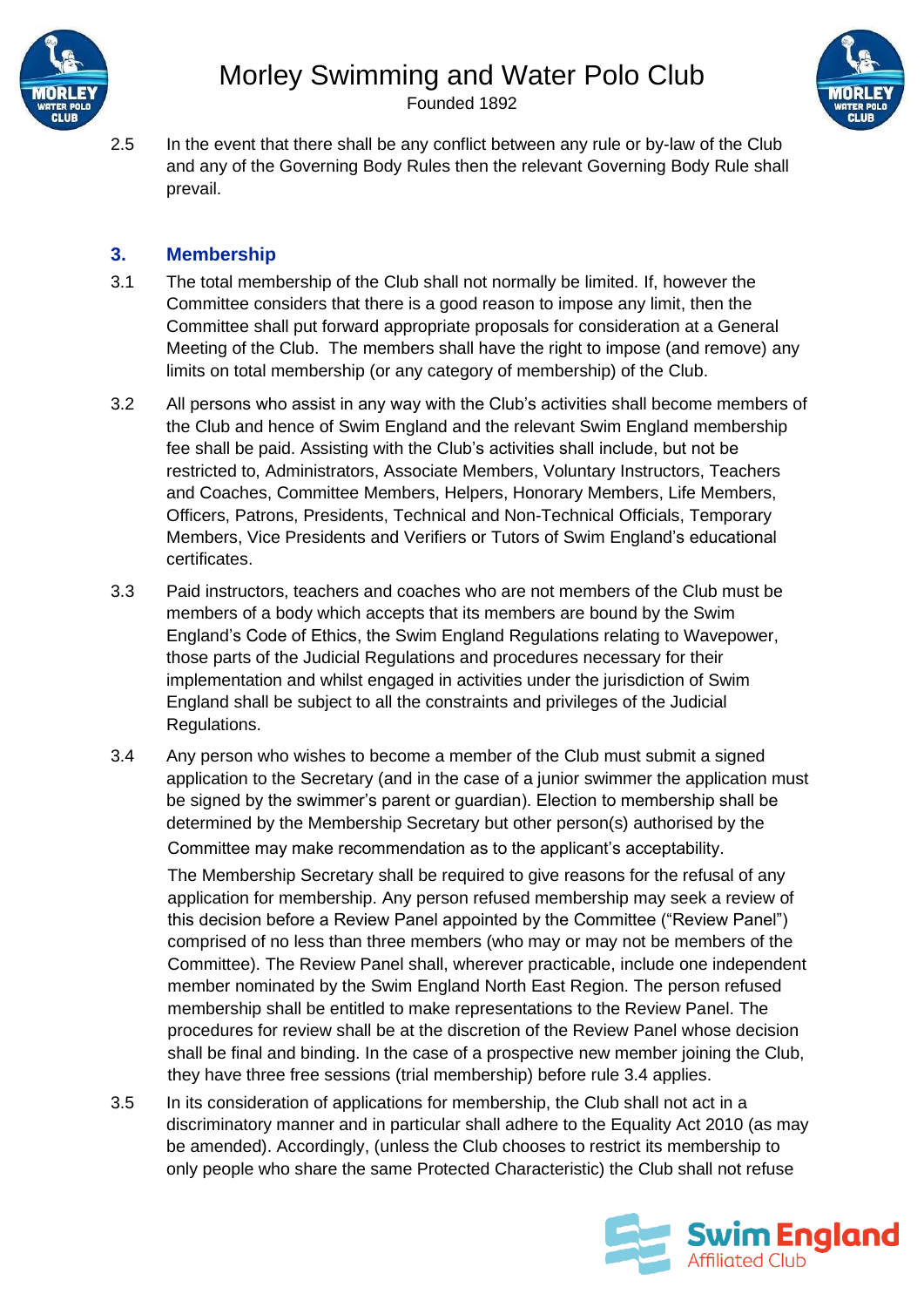

Founded 1892



membership on the basis of a Protected Characteristic within the Equality Act. 2010, such as age, disability; gender reassignment; marriage & civil partnership, pregnancy; race; religion or belief; sex & sexual orientation. Neither may refusal be made on the grounds of political persuasion.

3.6 The Club may refuse membership only for good and sufficient cause, such as conduct or character likely to bring the Club or the sport into disrepute, or, in the case of a swimmer, being unable to achieve the entry standards as laid down and provided by the Club to the applicant for membership.

#### **4. Subscription and Other Fees**

- 4.1 The annual members' subscription, coaching and squad fees (as applicable) shall be determined by the Committee and the Committee shall in so doing make special provision for different classes of membership as it shall determine.
- 4.2 The annual subscription and entrance fee (if any) shall be due on joining the Club and thereafter no later than the  $1<sup>st</sup>$  February each year. In the case of a new member joining the Club, they have one month from the date their trial membership expires to pay the annual subscription and entrance fee (if any).
- 4.3 Any member whose subscription is unpaid by the date falling 30 days after the due date for payment may be suspended by the Committee from some or all Club activities from a date to be determined by the Committee and until such payment is made.
- 4.4 The Committee shall have the power to determine the annual membership subscription and other fees. This shall include the power to make such increase in the subscription as shall, where the Club pays the individual Swim England membership fees to Swim England on behalf of members, be consequential upon an increase in individual Swim England membership fees. Any increase in subscriptions shall be advised to the members in writing with the reasons for any increase to be reported to the members at the next Annual General Meeting.
- 4.5 The Executive Officers (or the Committee) shall have the power in special circumstances to remit the whole or part of the fees, including the Swim England membership fees, to address issues of social inclusion.

#### **5. Resignation**

- 5.1 A member wishing to resign membership of the Club must give to the Secretary written notice of their resignation. A member's resignation shall only take effect when this (Rule 5.1) has been complied with.
- 5.2 The member who resigns from the Club in accordance with Rule 5.1 (above) shall not be entitled to have any part of the annual membership fee or any other fees returned.
- 5.3 Notwithstanding the provisions of Rule 5.1 (above) a member whose subscription is more than two months in arrears shall be deemed to have resigned. Where the membership of a member shall be terminated in this way they shall be informed in

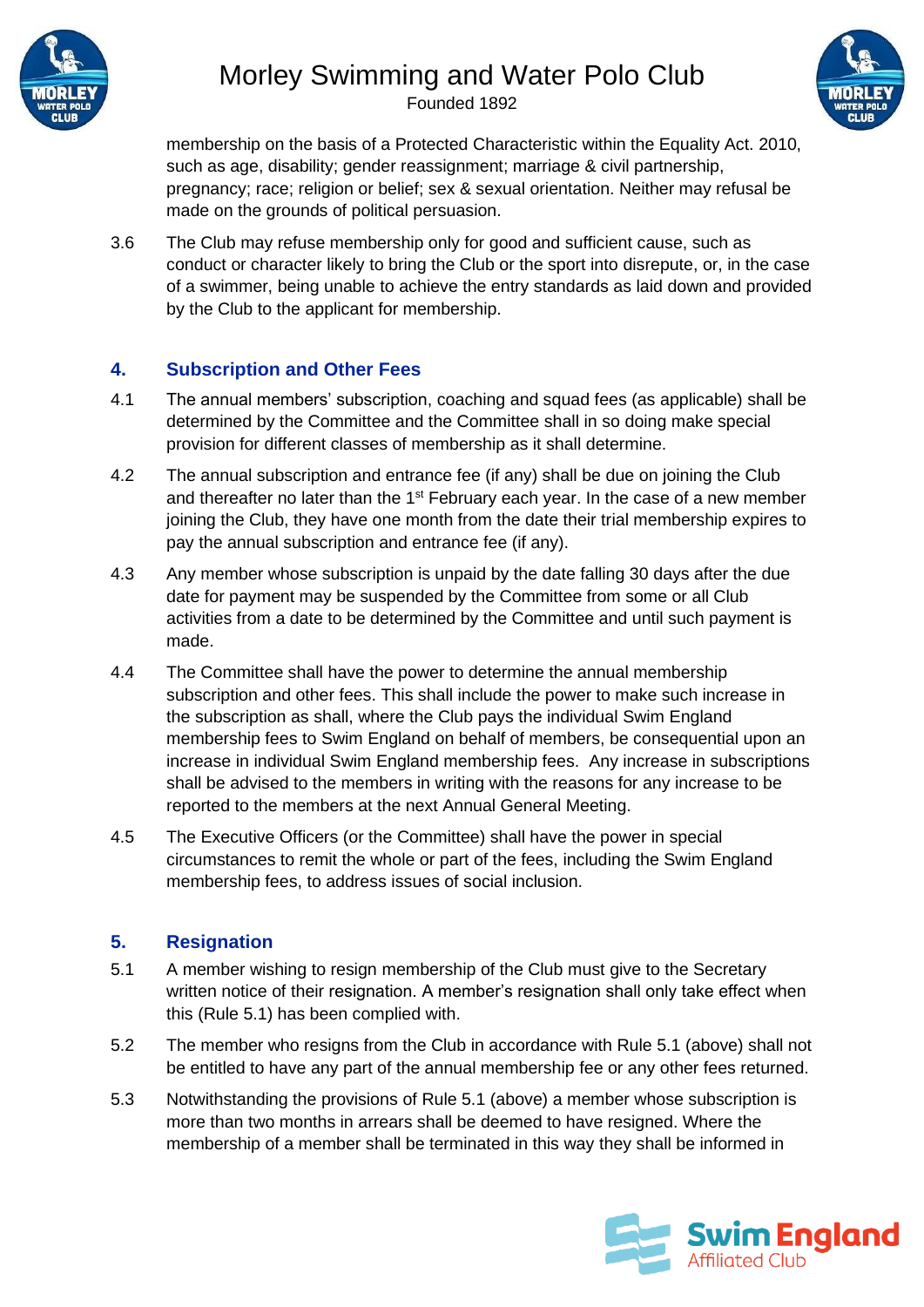

Founded 1892



writing that they are no longer a member by notice handed to them or sent by post to their last known address.

5.4 The Swim England Membership Department shall be informed should a member resign when still owing money or goods to the Club.

#### **6. Expulsion and Other Disciplinary Action**

- 6.1 The Committee shall have power to expel a member when, in its opinion, it would not be in the interests of the Club for the individual to remain a member. The Club in exercising this power shall comply with the provisions of Rules 6.3 and 6.4 (below).
- 6.2 Upon expulsion the former member shall not be entitled to have any part of the annual membership fee to be refunded and must return any Club or external body's trophy or trophies held forthwith. Clubs in exercising this power are required to comply with the provision of Rules 6.3 and 6.4 (below).
- 6.3 The Club shall comply with the relevant Judicial Regulations for handling Internal Club Disputes Procedures ("the Procedures") along with any amendments that may follow. (A copy of the Procedures may be obtained from the Swim England website, Swim England Handbook or from the Office of Judicial Administration).
- 6.4 A member may not be expelled or (subject to Rule 6.5 below) be made the subject of any other penalty unless the panel hearing the complaint shall by a minimum twothirds majority vote in favour of the expulsion of (or other penalty imposed upon) the member.
- 6.5 The Officers of the Club (or any person to whom the Committee shall delegate this power) may temporarily suspend or exclude a member from particular training sessions and/or wider club activities, when in their opinion, such action is in the interests of the Club. Where such action is taken the incident or matter will thereafter be dealt with in accordance with the appropriate Judicial Regulations.

#### **7. Committee**

- 7.1 The Committee shall consist of the Chair, Secretary, and Treasurer (together the Executive Officers of the Club") and 4 elected members all of whom must be members of the Club. All Committee members must be not less than 18 years of age though the Committee may allow younger member(s) to attend their meetings without power to vote.
- 7.2 The Committee shall appoint a member of the Club as Welfare Officer who must be not less than 18 years of age, who should have an appropriate background and who is required to undertake appropriate training in accordance with Wavepower. The Welfare Officer will have a right to attend Committee meetings without a power to vote.
- 7.3 The Executive Officers and Committee members shall be proposed, seconded and elected at the Annual General Meeting each year and shall remain in office until their successors are elected at the next Annual General Meeting and will take office when the Chair has closed the meeting. Any vacancy occurring by resignation or otherwise

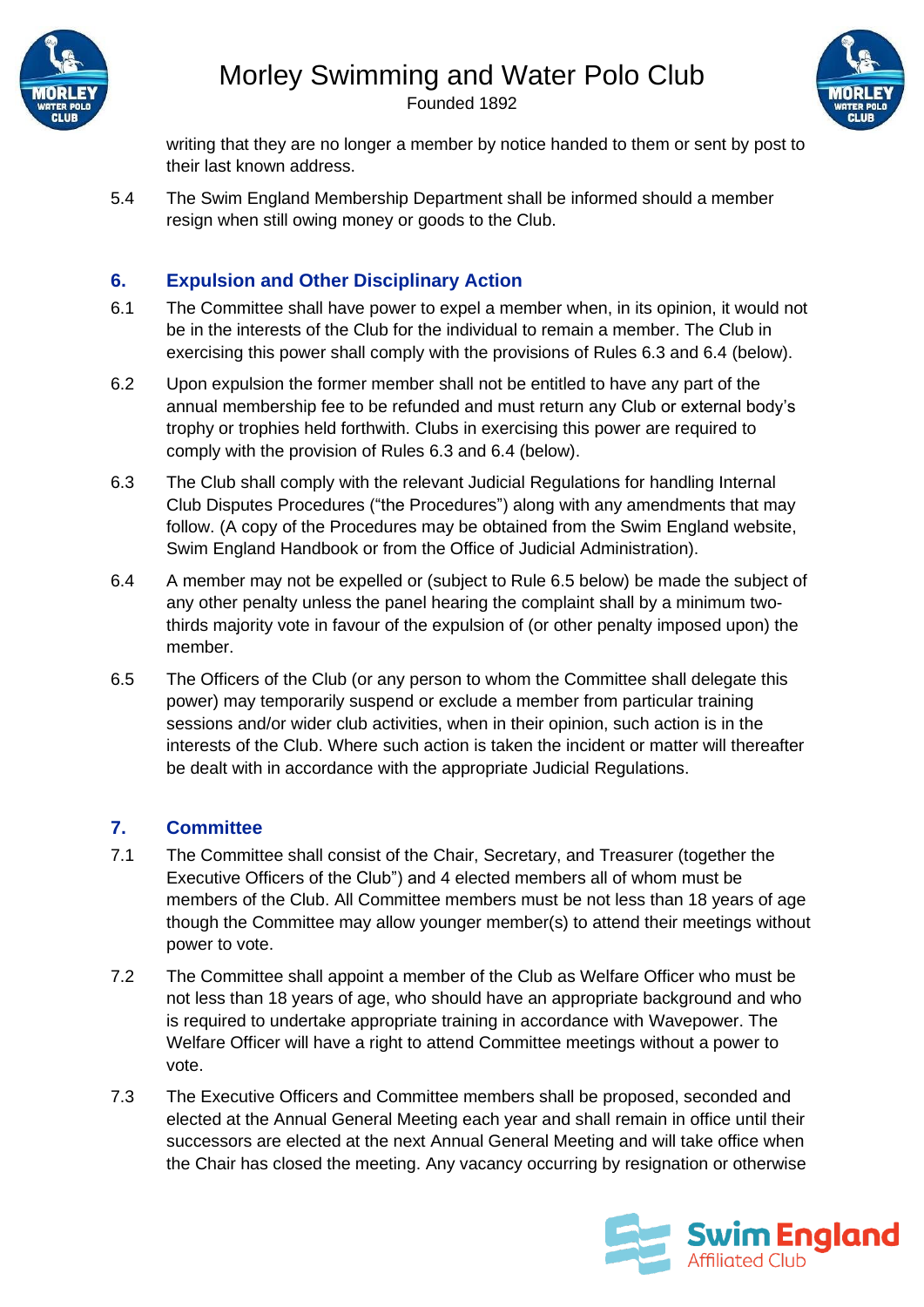

Founded 1892



may be filled by the Committee. Retiring Executive Officers and members of the Committee shall be eligible for re-election.

- 7.4 Committee meetings shall be held not less than quarterly (save where the Committee itself shall by a simple majority resolve not to meet), and the quorum of that meeting shall be such number as shall represent no less than a simple majority of the Committee members (to include no less than one Executive Officer). The Executive Officers of the Club shall have the discretion to call further meetings of the Committee if they consider it to be in the interests of the Club. The Secretary shall give all the members of the Committee, no less than two days oral or electronic notice of a meeting. Decisions of the Committee shall be made by a simple majority (and in the event of equality of votes the Chair (or the acting Chair of that meeting) shall have a casting or additional vote.) The Secretary, or in their absence a member of the Committee, shall take minutes.
- 7.5 In the event that a quorum is not present within 30 minutes of the published start time, a meeting shall stand adjourned to the time and date falling seven days after the date of the meeting, or such other date and time as may be determined by the Chair. If a quorum is not present at the adjourned meeting then those Committee members attending may act for the purpose of calling a Special General Meeting of the members, to which the provisions as to minimum notice contained in Rule 11.1 shall not apply.
- 7.6 In addition to the members so elected the Committee may co-opt up to 8 further members of the Club who shall serve until the next Annual General Meeting. Coopted members shall be entitled to vote at the meetings of the Committee and shall not be counted in establishing whether a quorum is present.
- 7.7 The Committee may appoint from among their number such subcommittees as they may consider necessary (and to remove (in whole or in part) or vary the terms of reference of such sub-committees) and may delegate to them such of the powers and duties of the Committee as the Committee may determine. All subcommittees shall periodically report their proceedings to the Committee and shall conduct their business in accordance with the directions of the Committee.
- 7.8 The Committee shall be responsible for the management of the Club and shall have the sole right of appointing and determining the terms and conditions of service of employees of the Club. The Committee shall have power to enter into contracts for the purposes of the Club on behalf of all the members of the Club. The Committee shall be responsible for ensuring that the Accounts of the Club for each financial year be examined by an independent examiner to be appointed by the Committee in a General Meeting.
- 7.9 The members of the Committee shall be indemnified by the members of the Club against all liabilities properly incurred by them in the management of the affairs of the Club.
- 7.10 The Committee shall maintain an Accident Book in which all accidents to Club members at swimming related activities shall be recorded. Details of such accidents

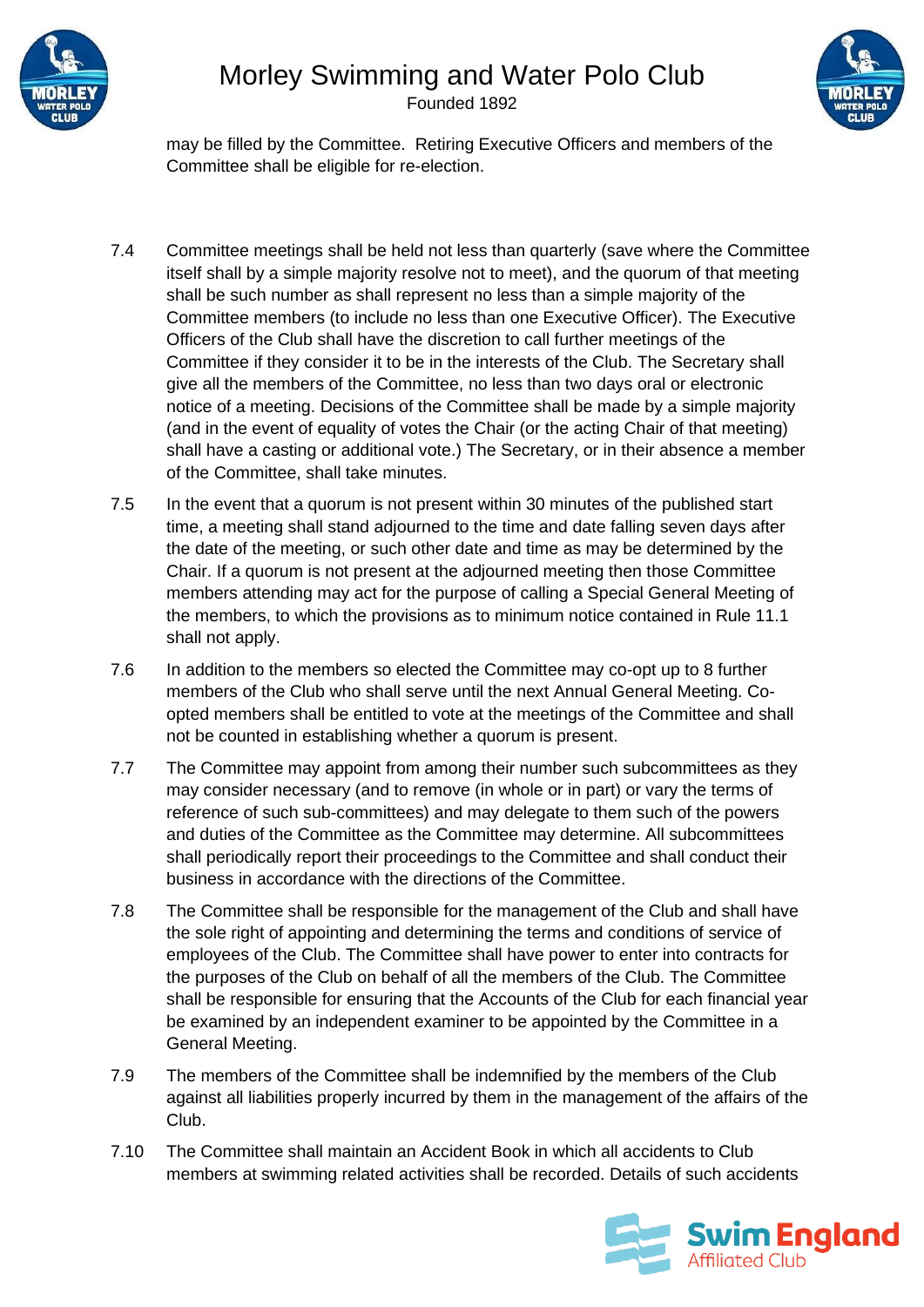

Founded 1892



shall be reported to the insurers in accordance with the Accident/Incident Notification guidelines. The Club shall make an annual return to the Swim England Membership Department indicating whether or not an entry has been made in the prescribed online form.

7.11 The Committee shall have power to make regulations, create by-laws (see Rule 13.1) and to settle disputed points not otherwise provided for in this Constitution.

#### **8. Ceremonial Positions and Honorary Members/Life Members**

- 8.1 At the Annual General Meeting of the Club, if it thinks fit, may elect a President and Vice-Presidents. A President or Vice-President need not be a member of the Club on election shall, *ex officio,* be an honorary member of the Club and must be included in the Club's Annual Return of Members to Swim England.
- 8.2 The Committee may elect any person as an honorary member of the Club for such period as it thinks fit, or as a Life Member, and they shall be entitled to all the privileges of membership except that they shall not be entitled to vote at meetings and serve as Officers or on the Committee unless any such person shall have retained in addition their ordinary membership of the Club. Such honorary members and Life Members must be included in the Club's annual return as to membership.

#### **9. Annual General Meeting**

- 9.1 The Annual General Meeting of the Club shall be held each year on a date in February. The date, time and venue for the Annual General Meeting shall be fixed by the Committee and notified, by electronic communication to members at least seven days before the meeting. This notice shall be shown on the Club notice board.
- 9.2 The purpose of the Annual General Meeting is to transact the following business:
	- 9.2.1 To receive the Chair's report of the activities of the Club during the previous year;
	- 9.2.2 To receive and consider the accounts of the Club for the previous year and the report on the accounts of the independent examiner and the Treasurer's report as to the financial position of the Club;
	- 9.2.3 To remove and elect the independent examiner (who must not be a member of the Committee or a member of the family of a member of the Committee) or confirm that they remain in office;
	- 9.2.4 To elect the Executive Officers and other members of the Committee
	- 9.2.5 To decide on any resolution which may be duly submitted in accordance with Rule 9.3.
- 9.3 Nominations for election of members to any office or for membership of the Committee shall be made in writing or electronic message by the proposer and seconder, who shall both be members of the club and aged 18 years or over, to the Secretary no later than fourteen days before the meeting. The nominee shall be required to indicate in writing on the nomination form their willingness to stand for election. Notice of any resolution proposed to be moved at the Annual General

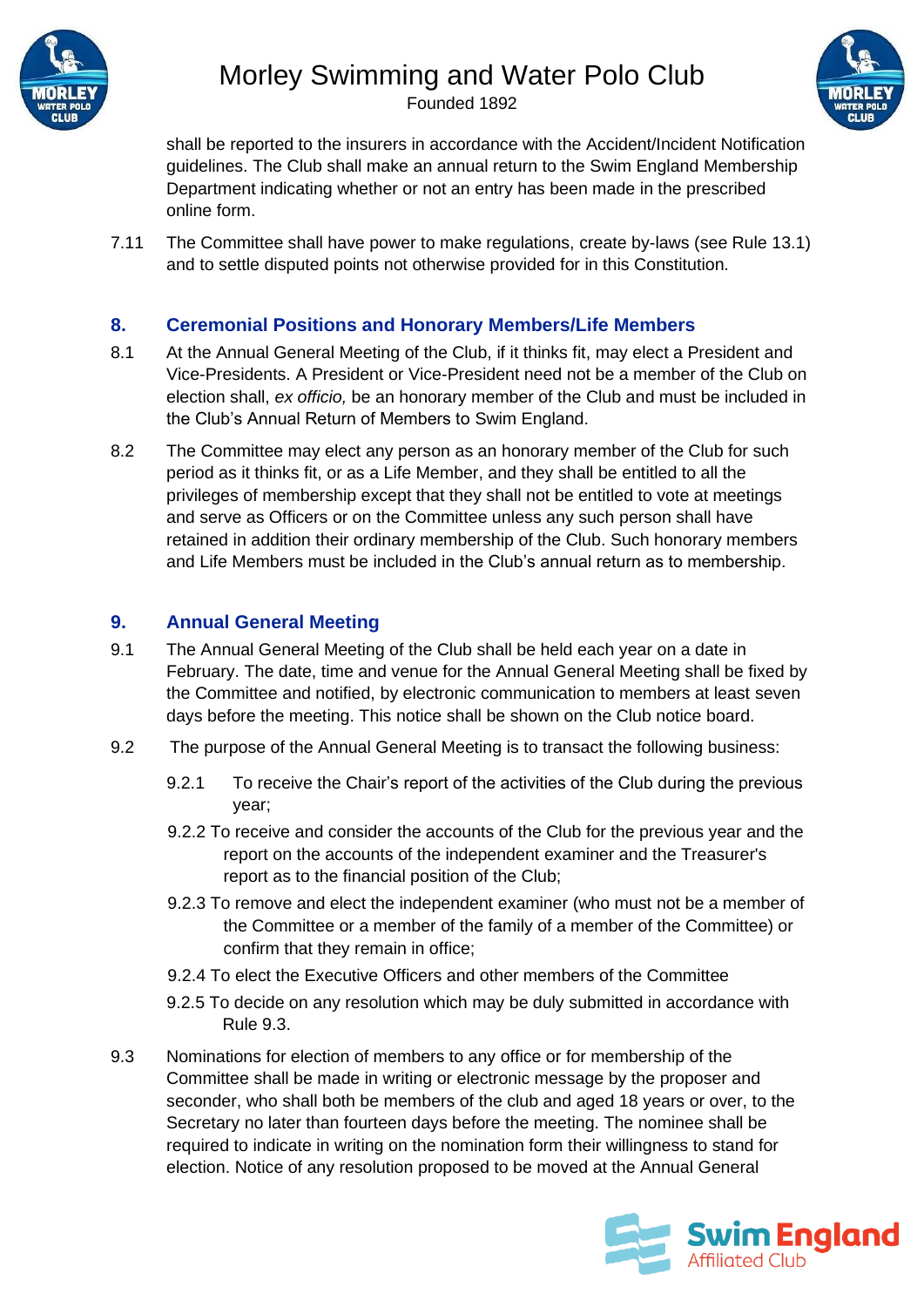

Founded 1892



Meeting shall be given in writing to the Secretary no later than fourteen days before the meeting.

#### **10. Special General Meeting**

10.1 A Special General Meeting may be called at any time by the Committee. A Special General Meeting shall be called by the Club within ten days of receipt by the Secretary of a requisition in writing signed by no less than seven members entitled to attend and vote at a General Meeting or, if greater, such number as represents 10% of such members, stating the purposes for which the meeting is required and the resolutions proposed.

#### **11. Procedure at the Annual and Special General Meetings**

- 11.1 The Secretary shall be responsible for the handing out or sending to each member at their last known address a written agenda giving notice of the date, time and place of the General Meeting together with the resolutions to be proposed thereat at least seven days before the meeting and in the case of the Annual General Meeting a list of the nominees for the vacant Committee posts and a copy of the examined accounts. The Secretary may, alternatively, with the agreement of member(s) concerned distribute these materials by e-mail or similar form of communication. The Notice of Meeting shall in addition wherever possible be displayed on the Club Notice Board where one exists.
- 11.2 The quorum for the Annual and Special General Meetings shall be 5 members entitled to attend and vote at the Meeting or, if greater, such number as represents 10% of such members.
- 11.3 The Chair, or in the Chair's absence, a member appointed by the Committee, shall take the chair. Each member present shall have one vote and resolutions shall be passed by a simple majority. For the procedures for submitting resolutions to be considered at a General Meeting, members are referred to Rule 9.3. In the event of an equality of votes the Chair shall have a casting or additional vote.

Only paid up members who have reached their  $16<sup>th</sup>$  birthday shall be entitled to be heard and to vote on all matters. (Members who have not reached their 16<sup>th</sup> birthday shall be entitled to be heard and vote only on those matters determined by the Chair as matters concerning juniors, such as the election of club captains).

- 11.4 The Secretary, or in their absence, a member of the Committee, shall take minutes at the Annual and Special General Meetings.
- 11.5 The Chair shall at all General Meetings have unlimited authority upon every question of order and shall be, for the purpose of such meeting, the sole interpreter of the Rules of the Club.

#### **12. Alteration of the Rules and Other Resolutions**

12.1 The Rules may be altered by resolution at an Annual or Special General Meeting provided that the resolution is carried by a majority of at least (two-thirds) of members

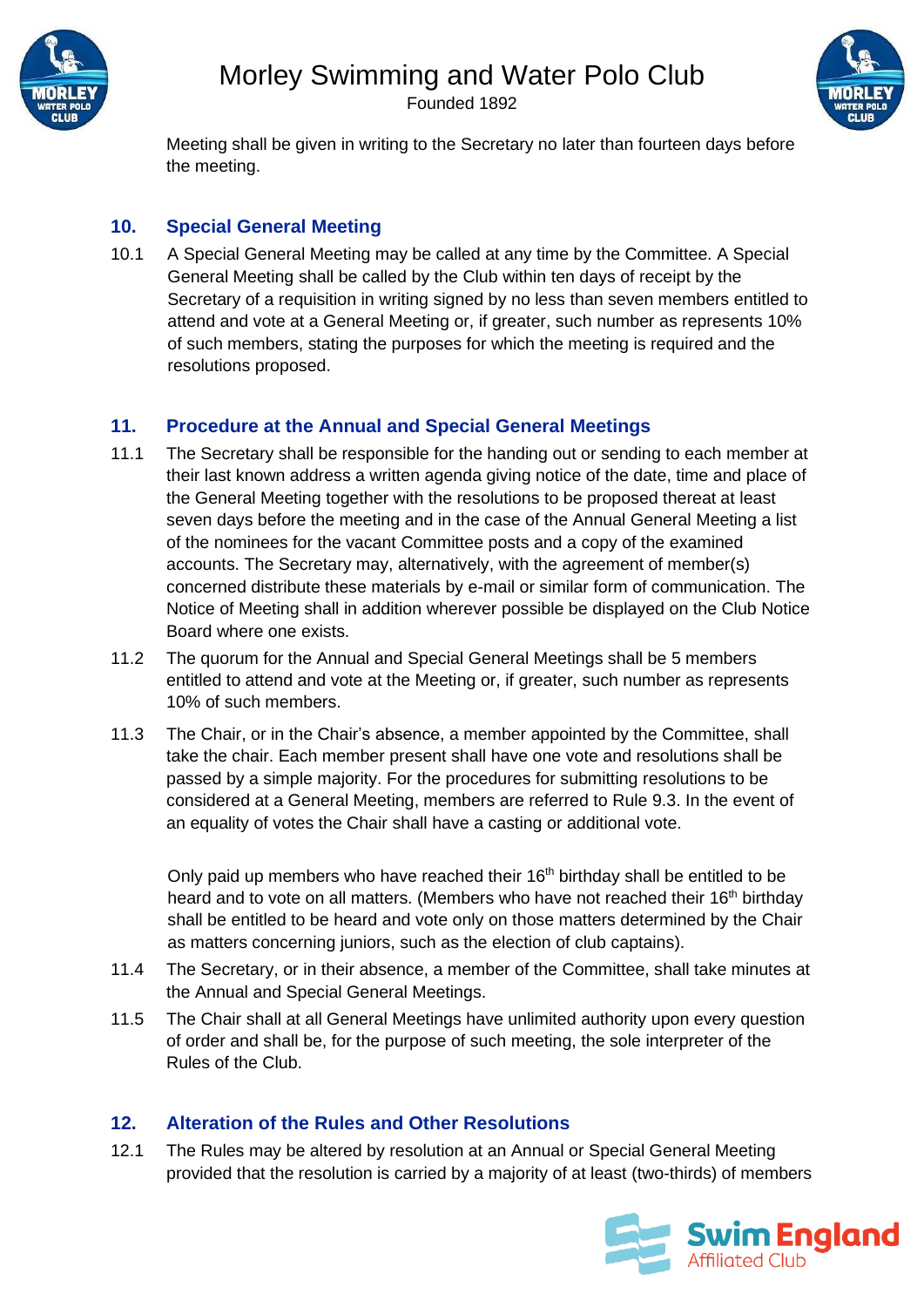

Founded 1892



present and entitled to vote at the General Meeting. No amendment(s) to the Rules shall become effective until such amendment(s) shall have been submitted to and validated by such person as is authorised to do so by the Swim England North East Region.

12.2 Any member shall be entitled to put any proposal for consideration at any General Meeting provided the proposal in writing shall have been handed to, posted or emailed to the Secretary of the Club so as to be received by them, no later than fourteen days before the meeting, in the case of the Annual General Meeting or, in the case of a Special General Meeting, fourteen days before the date of the meeting and thereafter the Secretary shall supply a copy of the proposal or resolution to the members in the manner provided in Rule 11.1.

#### **13. By-Laws**

13.1 The Committee shall have power to make, repeal and amend such by-laws as they may consider necessary for the well-being of the Club which bylaws, repeals and amendments shall have effect until set aside by the Committee or at a General Meeting.

#### **14. Finance**

- 14.1 All moneys payable to the Club shall be received by the Treasurer and deposited in a bank account in the name of the Club. No sum shall be drawn from that account except by cheque signed by two of the three signatories who shall be the Chair, Secretary and Treasurer. Any monies not required for immediate use may be invested as the Committee in its discretion thinks fit.
- 14.2 The income and property of the Club shall be applied only in furtherance of the objects of the Club and no part thereof shall be paid by way of bonus, dividend or profit to any members of the Club, (save as set out in Rule 17.3).
- 14.3 The Executive Officers shall have power to authorise the payment of remuneration and expenses to any Officer, member or employee of the Club and to any other person or persons for services rendered to the Club.
- 14.4 The financial transactions of the Club shall be recorded by the Treasurer in such manner as the Committee thinks fit.
- 14.5 The financial year of the Club shall be the period commencing on 1st January and ending on 31st December. Any change to the financial year shall require the approval of the members in a General Meeting.
- 14.6 The Committee shall retain all financial records relating to the club and copies of Minutes of all meetings for a minimum period of three years.

#### **15. Borrowing**

15.1 The Committee may borrow money on behalf of the Club for the purposes of the Club at their own discretion (up to such limits on borrowing as may be laid down by the General Meeting) for the general upkeep of the Club or with the (prior) approval of a General Meeting for any other expenditure, additions or improvements.

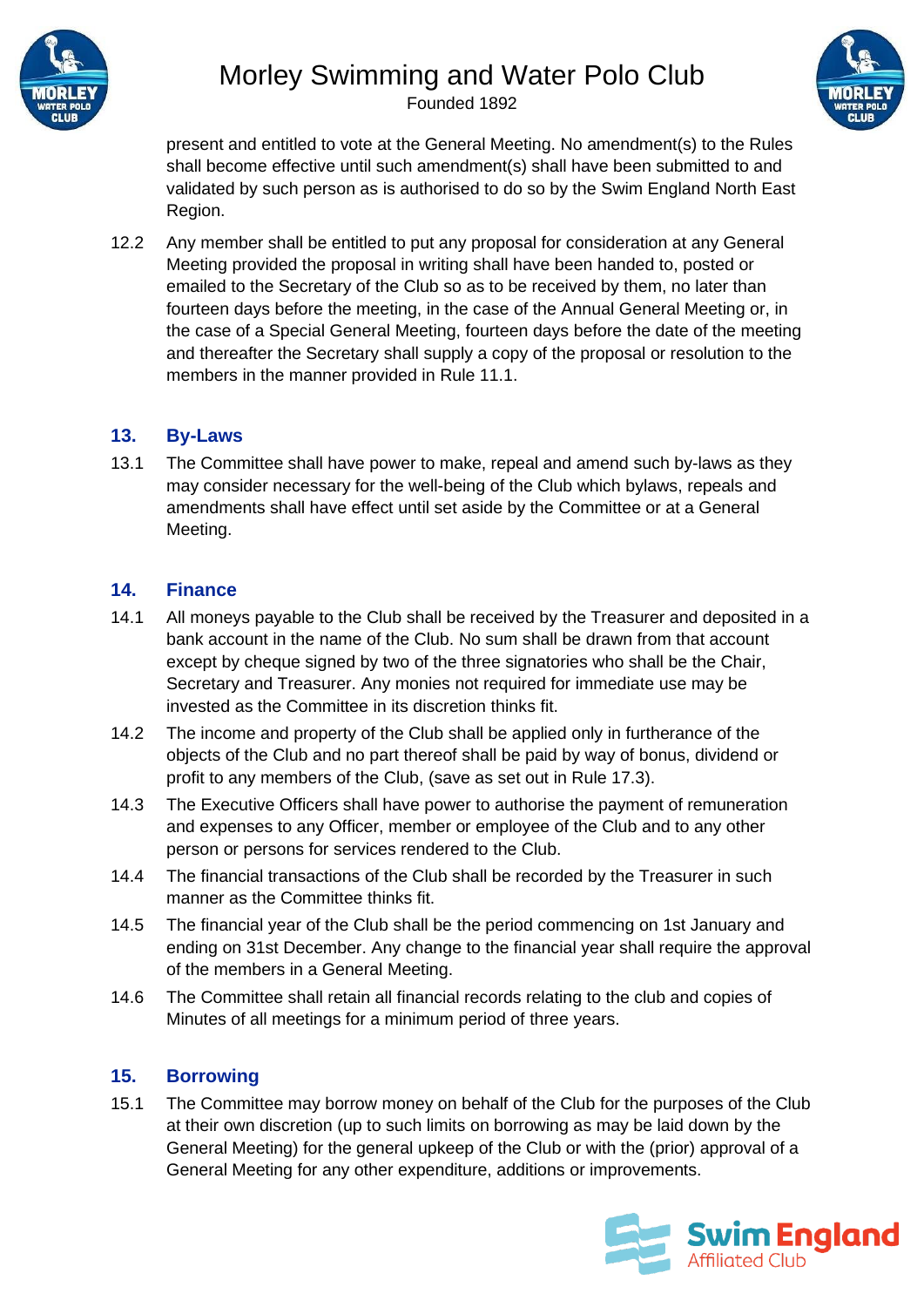

Founded 1892



- 15.2 When so borrowing the Committee shall have power to raise in any way any sum or sums of money and to raise and secure the repayment of any sums or sums of money in such manner or on such terms and conditions as it thinks fit, and in particular by mortgage of or charge upon or by the issues of debentures charged upon all or any part of the property of the Club.
- 15.3 The Committee shall have no power to pledge the personal liability of any member of the Club for the repayment of any sums so borrowed.

#### **16. Property**

- 16.1 The property of the Club, other than cash at the bank, shall be vested in no more than four Custodians. They shall deal with the property as directed by resolution of the Executive Officers and entry in the minute book shall be conclusive evidence of such a resolution.
- 16.2 The Custodians shall be elected at a General Meeting of the Club and shall hold office until death or resignation unless removed by a resolution passed at a General Meeting.
- 16.3 The Custodians shall be entitled to an indemnity out of the property of the Club for all expenses and other liabilities properly incurred by them in the discharge of their duties.

#### **17. Dissolution**

- 17.1 A resolution to dissolve the Club shall only be proposed at a General Meeting and shall be carried by a majority of at least 80% of the members present and entitled to vote. A specific date for the dissolution shall be included in the resolution.
- 17.2 The dissolution shall take effect from the date specified in the resolution and the members of the Committee shall be responsible for the winding-up of the assets and liabilities of the Club.
- 17.3 Any property remaining after the discharge of the debts and liabilities of the Club shall be given to a charity or charities (or other non-profit making organisation having objectives similar to those of the Club for the furtherance of such objectives) nominated by the last Committee.

#### **18. Acknowledgement**

- 18.1 The Members acknowledge that these Rules constitute a legally binding contract to regulate the relationship of the members with each other and the Club.
- 18.2 The following statement needs to appear on the Club membership form and is to be signed by the member and must also be countersigned by the parent, or a person having parental responsibility for the member, if under 18 years of age:

**"I acknowledge receipt of the rules of Morley Swimming and Water Polo Club and confirm my understanding and acceptance that such rules (as amended from time to time) shall govern my membership of the Club. I further**